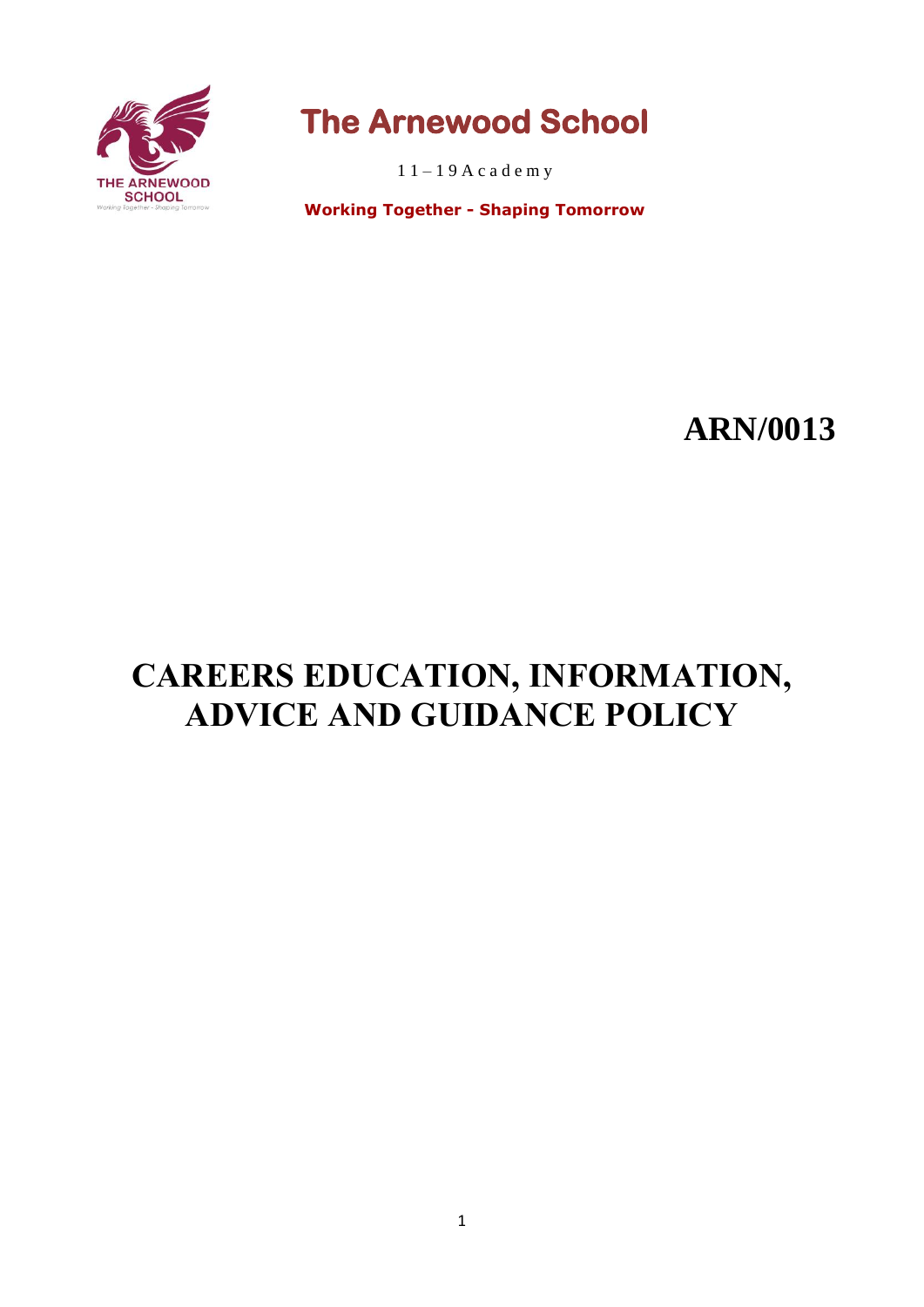# **POLICIES AND PROCEDURES PROFORMA**

| <b>Subject and Version of Document:</b>               | Careers Education, Information, Advice and |  |
|-------------------------------------------------------|--------------------------------------------|--|
|                                                       | Guidance (CEIAG) Policy                    |  |
|                                                       |                                            |  |
| Author:                                               | Mr M Colman, Head of Sixth Form and Mrs M  |  |
|                                                       | <b>Bennett, Careers Advisor</b>            |  |
|                                                       |                                            |  |
| <b>Persons/Committees etc consulted whilst</b>        | Careers Advisor, Senior Leadership Team,   |  |
| document in draft:                                    | Governing Body                             |  |
|                                                       |                                            |  |
| Date agreed:                                          | 28.09.21                                   |  |
|                                                       |                                            |  |
| Date of next review/update and by whom:               | January 2024                               |  |
|                                                       |                                            |  |
| By whom agreed:                                       | Governing Body                             |  |
|                                                       |                                            |  |
| Copy obtainable from and/or distribution:             | PA to Head Teacher                         |  |
| Date document issued:                                 | 28.09.21                                   |  |
|                                                       |                                            |  |
| <b>Responsibility for dissemination to new staff:</b> | Line Manager                               |  |
|                                                       |                                            |  |
| <b>Principal Target Audience:</b>                     | All staff                                  |  |
|                                                       |                                            |  |

# **Amendments Summary:**

| Amend. No. | Issued       | Page | Subject                    |
|------------|--------------|------|----------------------------|
|            | September 21 |      | <b>Whole Policy Review</b> |
|            |              |      |                            |
|            |              |      |                            |
|            |              |      |                            |
|            |              |      |                            |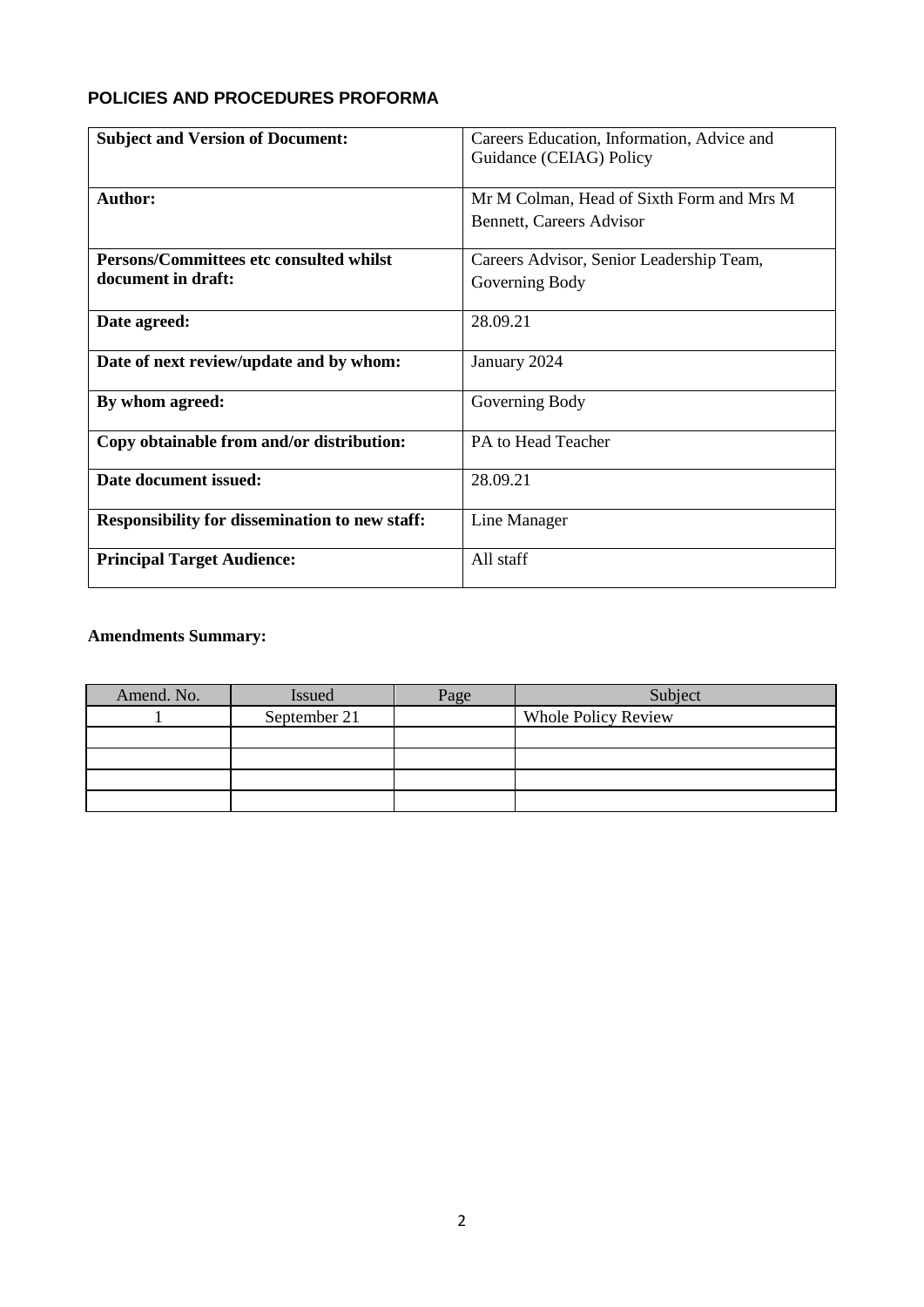# **CONTENTS**

- 1.0 School Vision **Intent**
- 2.0 Policy Scope
- 3.0 Objectives
- 4.0 School Responsibilities
- 5.0 Governor Responsibilities
- 6.0 Provider Access
- 7.0 Monitoring, Evaluation and Review **Impact**

| Appendix 1        | Summary of the Gatsby Benchmarks            |
|-------------------|---------------------------------------------|
| <u>Appendix 2</u> | Arnewood's Careers Charter - Implementation |
| <u>Appendix 3</u> | <b>Arrangements for Provider Access</b>     |

### **Linked Documents**

*'Careers Guidance and access for education and training providers. Statutory guidance for governing bodies, school leaders and school staff'*. DFE, January 2018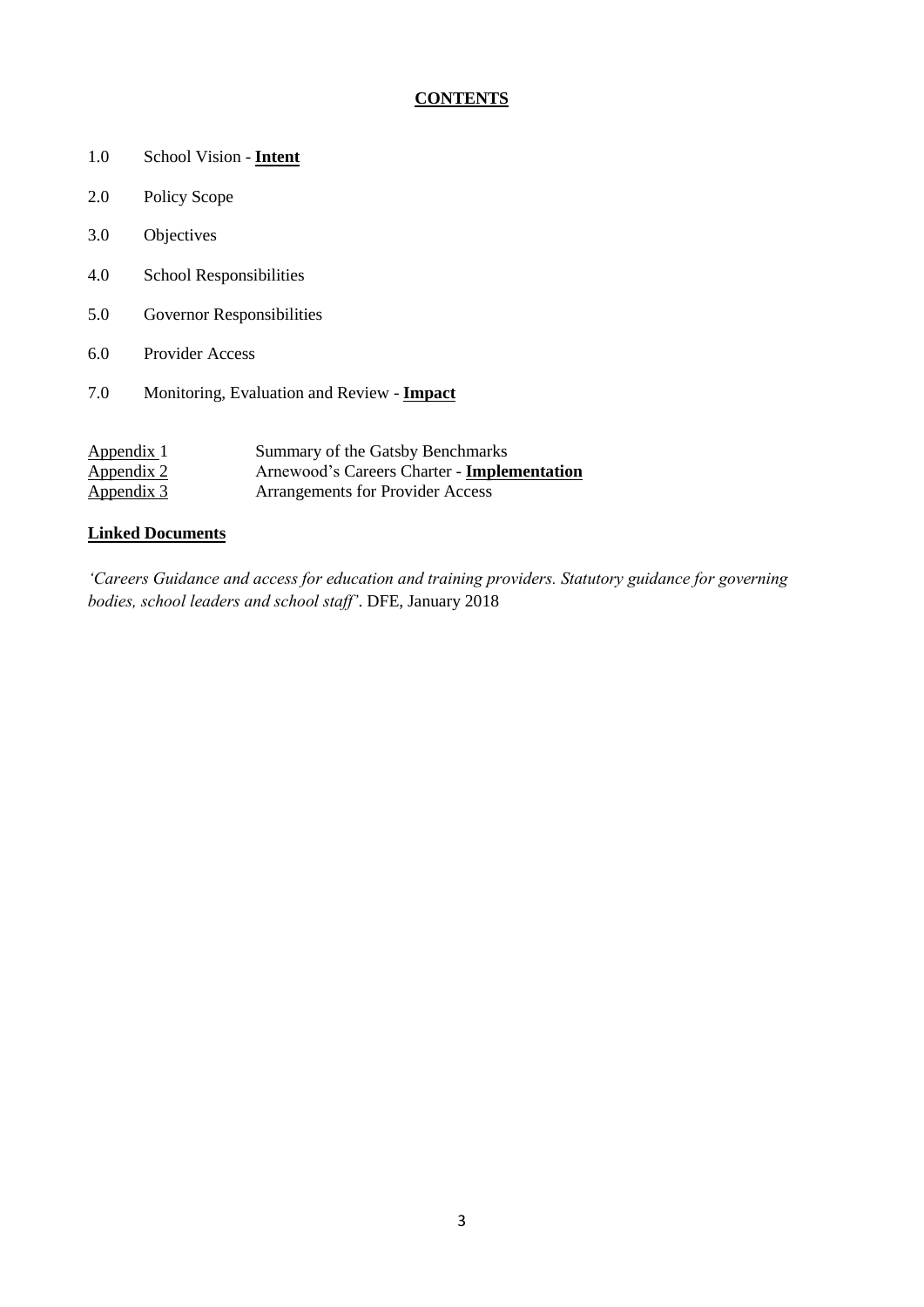# **CAREERS EDUCATION, INFORMATION, ADVICE AND GUIDANCE POLICY**

## **1.0 School Vision – Intent –**

*'Outward looking, tolerant and understanding of their place in the wider world'*

1.1 The Arnewood School seeks to maximise the life chances of all of our students and so it is crucial to prepare them for life beyond school and college. The values and principals document make direct reference to developing:

*'knowledge, skills and attributes that Arnewood School students need to lead successful and happy lives'*

1.2 The governing body have therefore adopted this policy in order to provide a clear commitment to and framework for Careers Education, Information, Advice and Guidance

### **2.0 Policy Scope**

- 2.1 This policy covers Careers Education, Information, Advice and Guidance given to students in Key Stages Three, Four and Five.
- 2.2 The policy also applies to Year 11 and 13 students after they finish their examinations in June of their final year and before they start at their next place of education, employment or training. Though not necessarily in school regularly and attending lessons in July and August of Year 11 and year 13, the policy is still applicable.
- 2.3 The policy has been reviewed in line with the recently published DfE guidance document 'Careers guidance and access for education and training providers – Statutory guidance for governing bodies, school leaders and school staff. (DfE, January 2018)
- 2.4 This policy accepts the 8 Gatsby Charitable Foundation's benchmarks as set out in the DfE guidance. They can be seen in Appendix 1 of this policy
- 2.5 This policy covers the legal duty of schools to ensure that a range of education and training providers can access students in Year 7 to Year 13 for the purpose of informing them about approved technical education qualifications or apprenticeships.
- 2.6 This policy refers to events and opportunities in all Key Stages and these events will impact upon all students at the school.
- 2.7 All members of staff at The Arnewood School are expected to be aware of this policy and the importance of Careers Education, Information, Advice and Guidance (CEIAG) in the education of students; CEIAG is not the sole responsibility of the Careers Advisor.
- 2.8 It is important therefore that students leave school aware of themselves as individuals, aware of the opportunities available to them and able to make some decisions about their own life. They should be prepared for the transition from full time education to the world beyond. It is to these aspects of personal and social development that this policy will contribute.

#### **3.0 Objectives:**

- 3.1 The objectives of the Careers Education, Information, Advice and Guidance policy are as follows:
- 3.1.1 To ensure that all students at the school receive a stable careers programme
- 3.1.2 To enable all students to learn from information provided by the career and labour market
- 3.1.3 The CEIAG programme should be individual and address the needs of each student
- 3.1.4 To link the curriculum learning to careers learning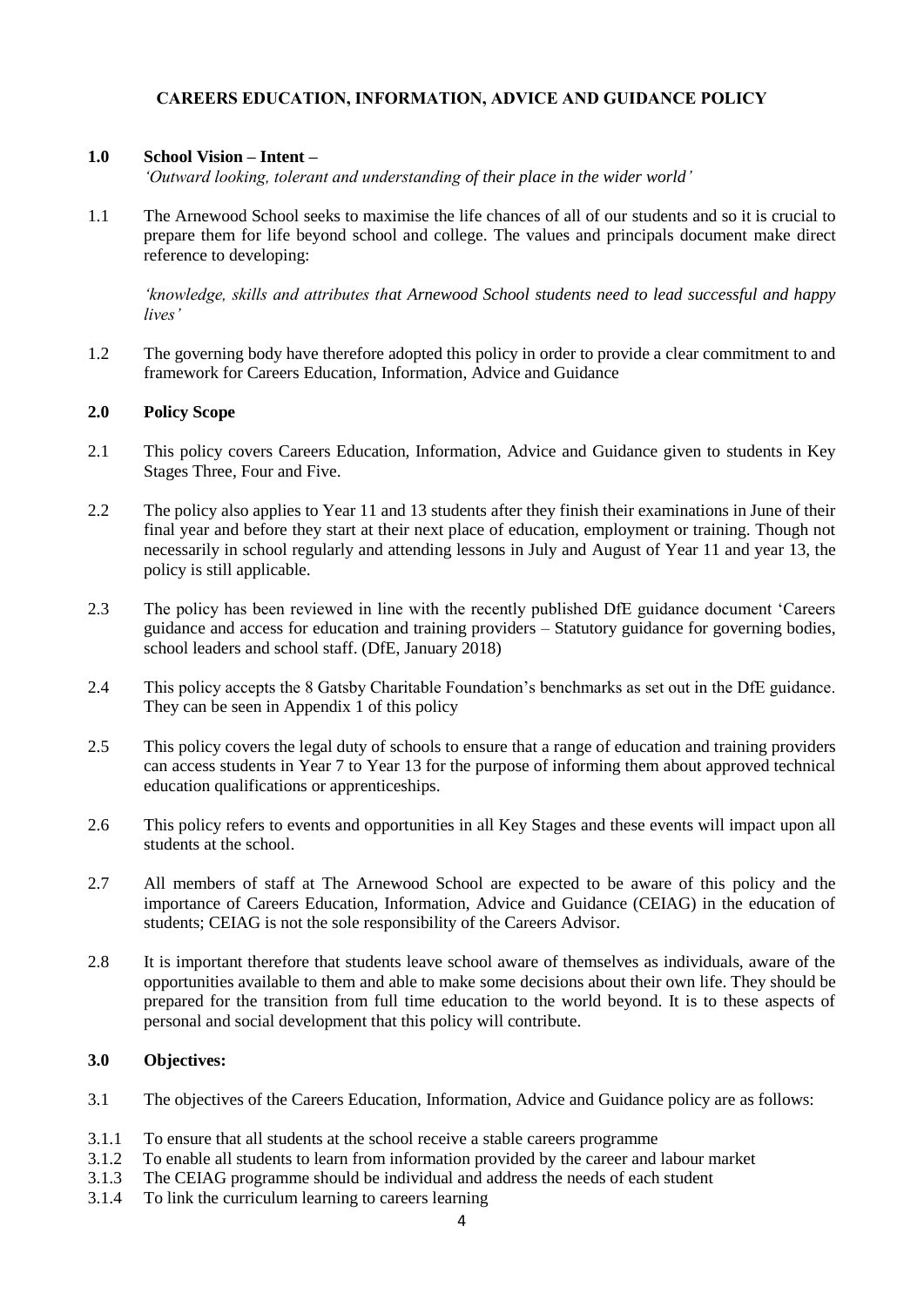- 3.1.5 To provide students with a series of encounters with employers and employees
- 3.1.6 To provide students with experiences of workplace(s)
- 3.1.7 To ensure that students have a series of encounters with further and higher education
- 3.1.8 To provide each student with the opportunity to receive personal guidance

### **4.0 School Responsibilities**

- 4.1 The school has a series of statutory duties:
- 4.1.1 All registered students at the school must receive independent careers advice in Years 7 to 11, with an opportunity to attend a further interview in the  $6<sup>th</sup>$  form
- 4.1.2 This careers advice must be represented in an impartial manner, showing no bias towards a particular institution, education or work option
- 4.1.3 This advice must cover a range of education or training options
- 4.1.4 This guidance must be in the best interests of the student
- 4.1.5 There must be an opportunity for education and training providers to access students in Year 7 Year 13 in order to inform them about approved technical qualifications or apprenticeships. Cf. Section 6 of this policy
- 4.1.6 The school must have a clear policy setting out the manner in which providers will be given access to students. Cf. Section 6 and Appendix 3. This policy and these arrangements must be published
- 4.2 The school will base its careers provision around the Gatsby Benchmarks. A summary of these can be seen in Appendix 1, and they cross reference with the objectives of this policy cf. Section 3
- 4.3 The Arnewood School believes that good CEIAG connects learning to the future. It motivates young people by giving them a clearer idea of the routes to jobs and careers that they will find engaging and rewarding. Good CEIAG widens students' horizons, challenges stereotypes and raises aspirations. It provides students with the knowledge and skills necessary to make successful transitions to the next stage of their life. This supports social mobility by improving opportunities for all young people, especially those from disadvantaged backgrounds and those with special educational needs and disabilities.
- 4.4 The school will continuously monitor its CEIAG offer and seek further improvement. This will be done by the personnel involved in the design and delivery of the programme as well as by external stakeholders who assess the work of the school (School Improvement Partner and/or Ofsted)

#### **5.0 Governor Responsibilities**

- 5.1 The governing body will ensure that the School has a clear policy on Careers Education, Information and Guidance (CEIAG) and that this is clearly communicated to all stakeholders. They should ensure that this policy is:
- 5.1.1 based on the eight Gatsby Benchmarks
- 5.1.2 meeting the school's legal requirements
- 5.2 The governing body will ensure that arrangements are in place to allow a range of educational and training providers to access students in Years  $7 - 13$ .
- 5.3 There will be a member of the governing body who takes a strategic interest in CEIAG and encourages employer engagement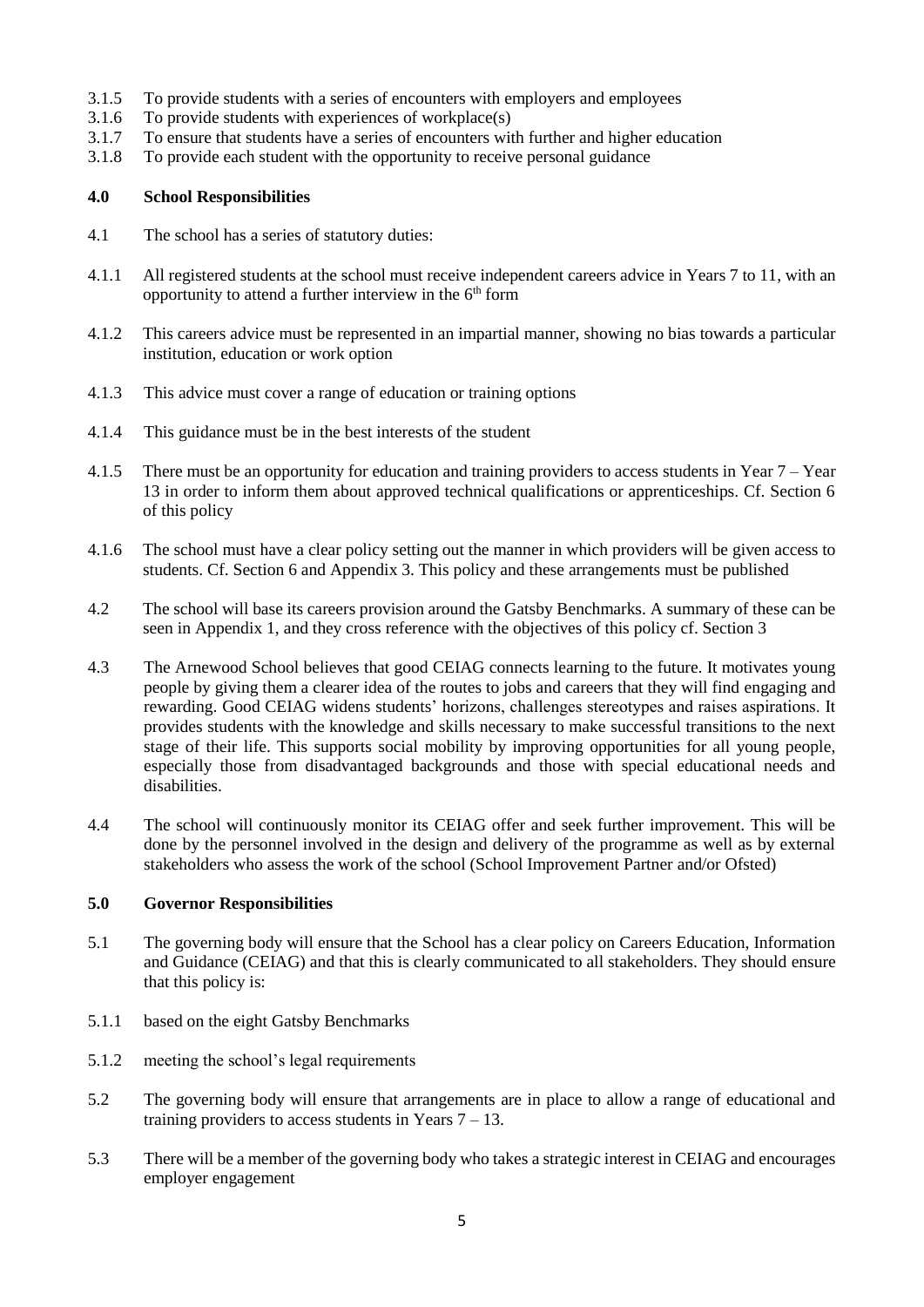#### **6.0 Provider Access**

- 6.1 Introduction This section of the policy sets out the school's arrangements for managing the access of providers to students at the school for the purpose of giving them information about the provider's education or training offer. This complies with the school's legal obligations under Section 42B of the Education Act 1997.
- 6.2 All students in years 7-13 are entitled:
- 6.2.1 to find out about technical education qualifications and apprenticeships opportunities, as part of a careers programme which provides information on the full range of education and training options available at each transition point;
- 6.2.2 to hear from a range of local providers about the opportunities they offer, including technical education and apprenticeships – through options events, assemblies and group discussions and taster events;
- 6.2.3 to understand how to make applications for the full range of academic and technical courses.
- 6.3 Appendix 3 shows the way in which education and training providers should get in touch with the school in order to gain access to students and/or parents to inform them about further opportunities
- 6.4 The school will then work with providers in order to identify the most effective opportunity for them to share information about education and training opportunities

#### **7.0 Monitoring, Evaluation and Review**

- 7.1 The Headteacher will ensure that:
- 7.1.1 the work of the Careers Lead, Careers Adviser and CEIAG events are supported and monitored
- 7.1.2 a member of the Senior Leadership Team has an overview of CEIAG work and reports regularly back to the team
- 7.2 The effectiveness of this policy will be measured in a variety of ways:
- 7.2.1 Feedback from stakeholders through mechanisms such as the Kirkland Rowell student and parent survey;
- 7.2.2 Feedback from external visitors to the school such as the School Improvement Partner (SIP) or Ofsted;
- 7.2.2 the number of students who are NEET in October having left the school in the previous summer. This figure can be compared to national figures as well as against the equivalent figure from similar schools both nationally and within the county.
- 7.3 The Governors of The Arnewood School will review this policy every three years.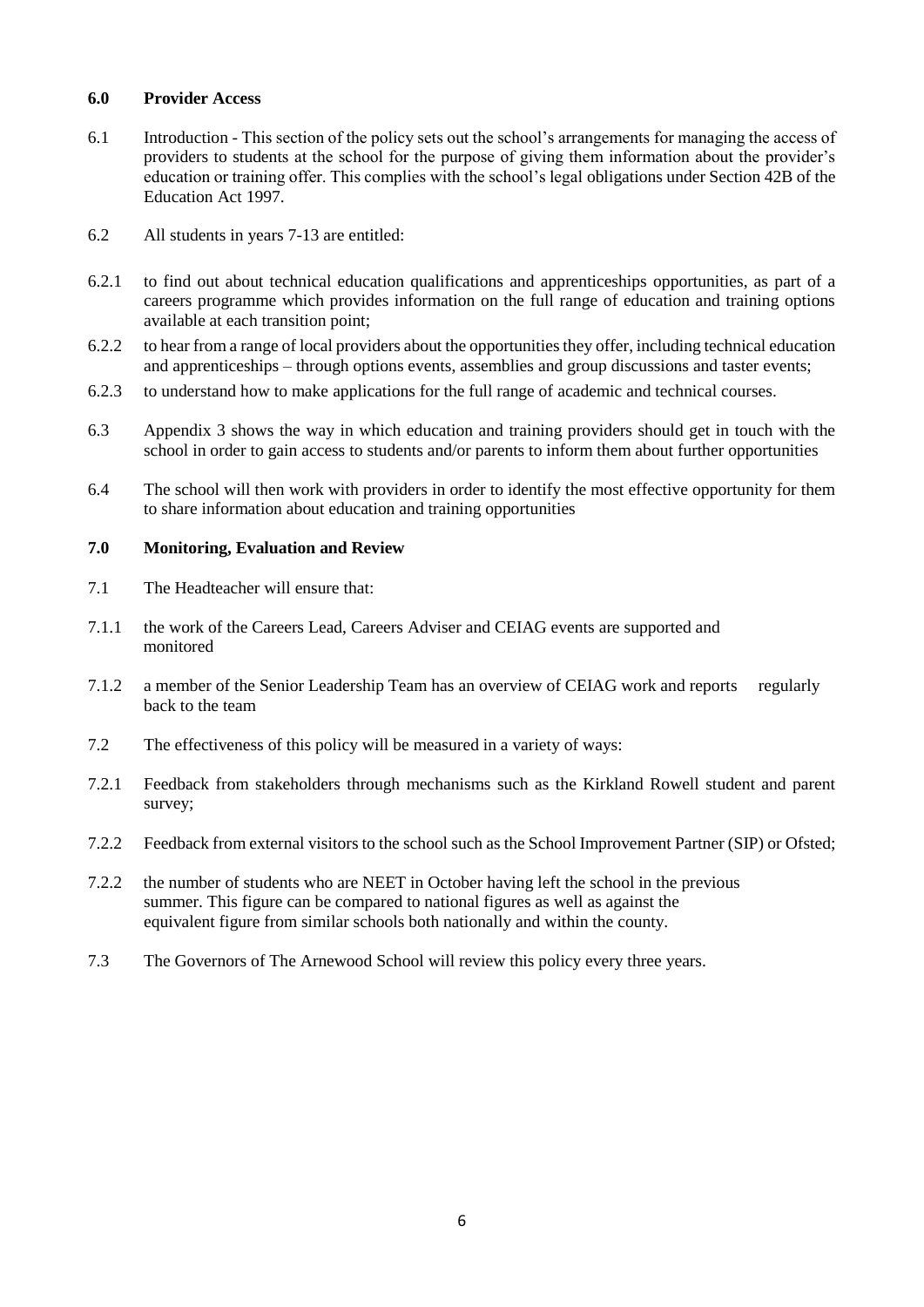# **APPENDIX 1 - The Gatsby Benchmarks**

| 1. A stable careers programme                                                                                                                                                              |                                                                                                                                                                                                                               |
|--------------------------------------------------------------------------------------------------------------------------------------------------------------------------------------------|-------------------------------------------------------------------------------------------------------------------------------------------------------------------------------------------------------------------------------|
| Every school and college should have an embedded<br>programme of career education and guidance that<br>is known and understood by students, parents,<br>teachers, governors and employers. | Every school should have a stable, structured<br>$\bullet$<br>careers programme that has the explicit backing of<br>the senior leadership team, and has an identified<br>and appropriately trained person responsible for it. |
|                                                                                                                                                                                            | • The careers programme should be published on<br>the school's website in a way that enables<br>students, parents, teachers and employers to<br>access and understand it.                                                     |
|                                                                                                                                                                                            | • The programme should be regularly evaluated<br>with feedback from students, parents, teachers and<br>employers as part of the evaluation process.                                                                           |

# **2. Learning from career and labour market information**

| Every student, and their parents, should have<br>access to good quality information about future<br>study options and labour market opportunities.<br>They will need the support of an informed adviser<br>to make best use of available information. | By the age of 14, all students should have accessed<br>$\bullet$<br>and used information about career paths and the<br>labour market to inform their own decisions on<br>study options.<br>Parents should be encouraged to access and use<br>$\bullet$<br>information about labour markets and future study<br>options to inform their support to their children. |
|-------------------------------------------------------------------------------------------------------------------------------------------------------------------------------------------------------------------------------------------------------|-------------------------------------------------------------------------------------------------------------------------------------------------------------------------------------------------------------------------------------------------------------------------------------------------------------------------------------------------------------------|
|-------------------------------------------------------------------------------------------------------------------------------------------------------------------------------------------------------------------------------------------------------|-------------------------------------------------------------------------------------------------------------------------------------------------------------------------------------------------------------------------------------------------------------------------------------------------------------------------------------------------------------------|

# **3. Addressing the needs of each student**

| et requested the necess of each sequent                                                                                                                                                                                                                             |                                                                                                                                                                                                                                                                                                                                                                                                                                                                                                                             |
|---------------------------------------------------------------------------------------------------------------------------------------------------------------------------------------------------------------------------------------------------------------------|-----------------------------------------------------------------------------------------------------------------------------------------------------------------------------------------------------------------------------------------------------------------------------------------------------------------------------------------------------------------------------------------------------------------------------------------------------------------------------------------------------------------------------|
| Students have different career guidance needs at<br>different stages. Opportunities for advice and<br>support need to be tailored to the needs of each<br>student. A school's careers programme should<br>embed equality and diversity considerations<br>throughout | A school's careers programme should actively<br>$\bullet$<br>seek to challenge stereotypical thinking and<br>raise aspirations.<br>Schools should keep systematic records of the<br>$\bullet$<br>individual advice given to each student, and<br>subsequent agreed decisions.<br>All students should have access to these<br>records to support their career development.<br>Schools should collect and maintain accurate<br>$\bullet$<br>data for each student on their education,<br>training or employment destinations. |

### **4. Linking curriculum learning to careers**

| ". Emiliary carriedation rearning to careers |                                                                                                               |
|----------------------------------------------|---------------------------------------------------------------------------------------------------------------|
|                                              | All teachers should link curriculum learning with $\cdot$ By the age of 14, every student should have had the |
|                                              | careers. STEM subject teachers should highlight   opportunity to learn how the different STEM subjects        |
|                                              | the relevance of STEM subjects for a wide range of help people to gain entry to, and be more effective        |
| future career paths.                         | workers within, a wide range of careers.                                                                      |

#### **5. Encounters with employers and employees**

|                                                                      | Every student should have multiple opportunities $\cdot$ Every year, from the age of 11, students should |
|----------------------------------------------------------------------|----------------------------------------------------------------------------------------------------------|
|                                                                      | to learn from employers about work, employment participate in at least one meaningful encounter* with    |
| and the skills that are valued in the workplace. This   an employer. |                                                                                                          |
| can be through a range of enrichment activities                      |                                                                                                          |
|                                                                      | including visiting speakers, mentoring and $*A$ meaningful encounter' is one in which the student        |
| enterprise schemes.                                                  | has an opportunity to learn about what work is like or                                                   |
|                                                                      | what it takes to be successful in the workplace.                                                         |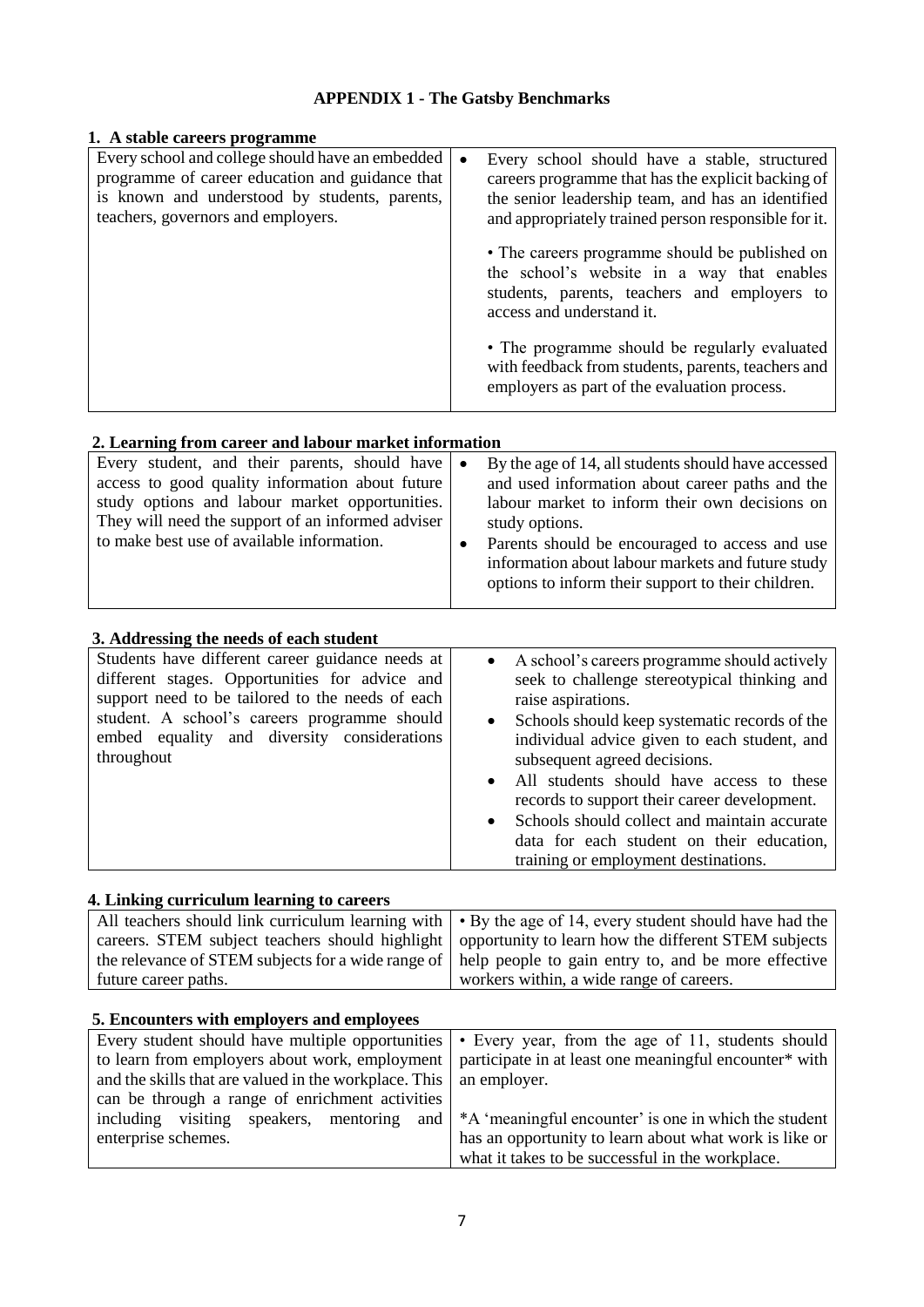# **6. Experiences of workplaces**

| their networks. | Every student should have first-hand experiences $\cdot$ By the age of 16, every student should have had at<br>of the workplace through work visits, work least one experience of a workplace, additional to any<br>shadowing and/or work experience to help their   part-time jobs they may have. $\cdot$ By the age of 18,<br>exploration of career opportunities, and expand every student should have had one further such<br>experience, additional to any part-time jobs they may<br>have. |
|-----------------|--------------------------------------------------------------------------------------------------------------------------------------------------------------------------------------------------------------------------------------------------------------------------------------------------------------------------------------------------------------------------------------------------------------------------------------------------------------------------------------------------|
|-----------------|--------------------------------------------------------------------------------------------------------------------------------------------------------------------------------------------------------------------------------------------------------------------------------------------------------------------------------------------------------------------------------------------------------------------------------------------------------------------------------------------------|

# **7. Encounters with further and higher education**

| , Liitvanittis with further and ingher caucation<br>All students should understand the full range of<br>learning opportunities that are available to them.<br>This includes both academic and vocational routes<br>and learning in schools, colleges, universities and<br>in the workplace. | • By the age of 16, every student should have had a<br>meaningful encounter* with providers of the full range<br>of learning opportunities, including Sixth Forms,<br>colleges, universities and apprenticeship providers.<br>This should include the opportunity to meet both staff<br>and students.<br>• By the age of 18, all students who are considering<br>applying for university should have had at least two<br>visits to universities to meet staff and students.<br>*A 'meaningful encounter' is one in which the student |
|---------------------------------------------------------------------------------------------------------------------------------------------------------------------------------------------------------------------------------------------------------------------------------------------|--------------------------------------------------------------------------------------------------------------------------------------------------------------------------------------------------------------------------------------------------------------------------------------------------------------------------------------------------------------------------------------------------------------------------------------------------------------------------------------------------------------------------------------|
|                                                                                                                                                                                                                                                                                             | has an opportunity to explore what it is like to learn in<br>that environment.                                                                                                                                                                                                                                                                                                                                                                                                                                                       |
| 8. Personal guidance                                                                                                                                                                                                                                                                        |                                                                                                                                                                                                                                                                                                                                                                                                                                                                                                                                      |

|                                                                                    | Every student should have opportunities for $\cdot$ Every student should have at least one such interview |
|------------------------------------------------------------------------------------|-----------------------------------------------------------------------------------------------------------|
|                                                                                    | guidance interviews with a career adviser, who   by the age of 16, and the opportunity for a further      |
| could be internal (a member of school staff) or $\vert$ interview by the age of 18 |                                                                                                           |
| external, provided they are trained to an                                          |                                                                                                           |
| appropriate level. These should be available                                       |                                                                                                           |
| whenever significant study or career choices are                                   |                                                                                                           |
| being made.                                                                        |                                                                                                           |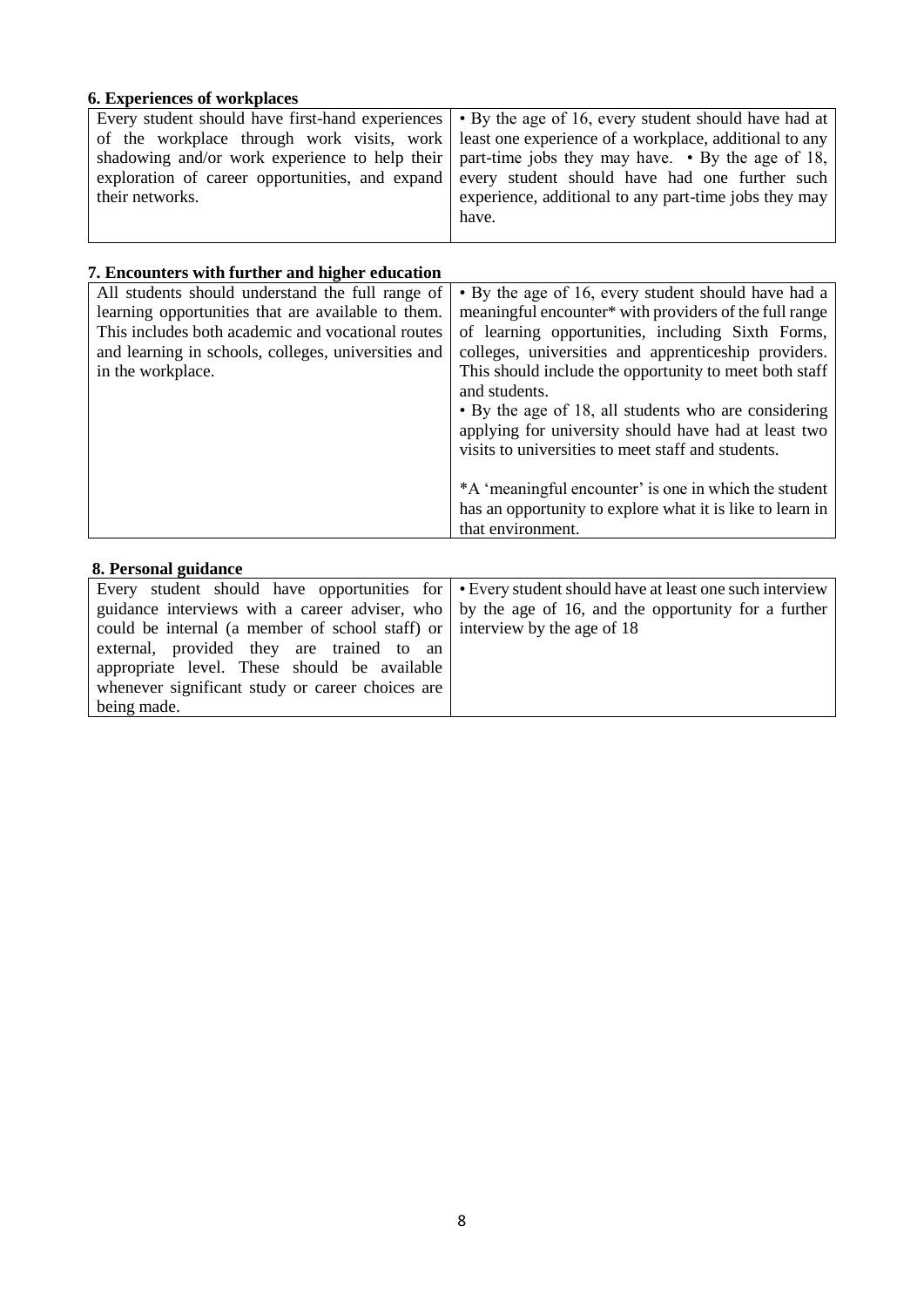# **APPENDIX 2 - THE ARNEWOOD SCHOOL CHARTER**

# **Implementation**

# **KS3**

# **Year 7:**

| <b>Focus:</b>                                                                  | <b>Gatsby Benchmark</b> |
|--------------------------------------------------------------------------------|-------------------------|
| Houses of Parliament visit for G&T. (Social Responsibility raising aspiration) | 4,5                     |
| Careers week                                                                   | 4,5,6                   |
| Assemblies                                                                     | 4,5,6                   |

# **Year 8:**

| <b>Focus:</b>                                                                              | <b>Gatsby Benchmark</b> |
|--------------------------------------------------------------------------------------------|-------------------------|
| <b>Work Shadow Day</b>                                                                     | 6                       |
| Year 8 options programme for KS 4                                                          | 3,4,7                   |
| Assembly/Tutor mentoring                                                                   | 3,4,6,7                 |
| Kudos National Careers website introduced to students                                      | 4,8                     |
| Employability skills programme – Young enterprise                                          | 5                       |
| Life skills programme                                                                      | 5                       |
| Careers Week                                                                               | 4,5,6                   |
| Scholars programme/Brilliant club (Reading University/Post Graduates on site<br>and visit) | 5,7                     |
| (targeted at Most able PP students)<br>Careers appointment with designated Careers advisor | 3,8                     |
|                                                                                            |                         |

# **Year 9:**

| <b>Focus:</b>                                       | <b>Gatsby Benchmark</b> |
|-----------------------------------------------------|-------------------------|
| <b>Assemblies/Tutor Mentoring</b>                   | 3,4,6,7                 |
| Careers week                                        | 4,5,6                   |
| Kudos National Careers website                      | 4,8                     |
| Careers appointment with designated Careers advisor | 3,8                     |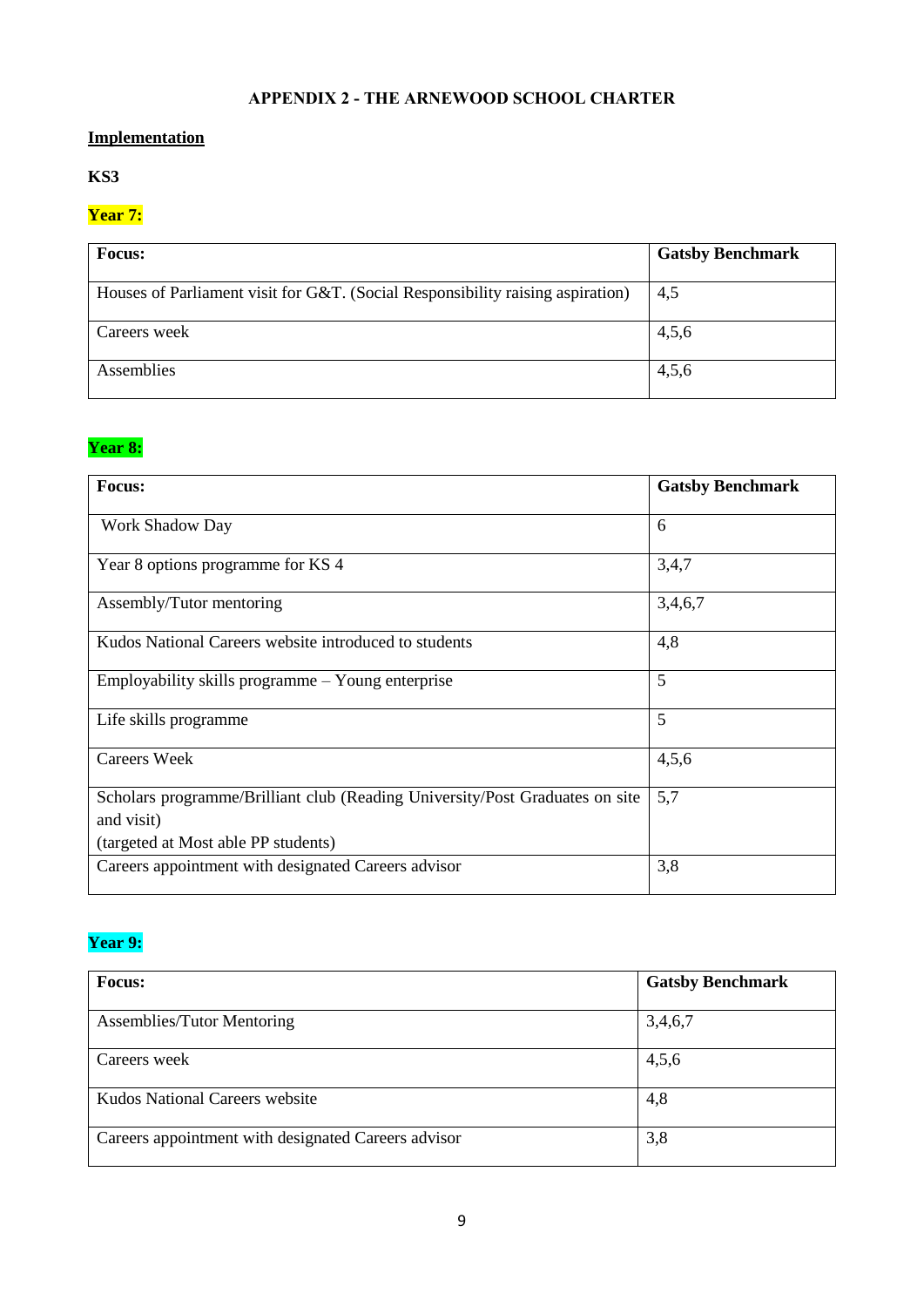# **Year 10:**

| <b>Focus:</b>                                       | <b>Gatsby Benchmark</b> |
|-----------------------------------------------------|-------------------------|
|                                                     |                         |
| Work experience                                     | 5,6                     |
| <b>Assemblies/Tutor Mentoring</b>                   | 3,4,6,7                 |
| Russell group university presentation               | 2,7                     |
| Oxbridge days for the Gifted and talented           | 3,4,7                   |
| Life Skills programme                               | 5                       |
| Careers appointment with designated Careers advisor | 3,8                     |

# **Year 11:**

| Focus:                                                                             | <b>Gatsby Benchmark</b> |
|------------------------------------------------------------------------------------|-------------------------|
| Assemblies - Transition information Apprenticeships/University/Post 16-<br>choices | 3,4,6,7                 |
| Careers Event – Workshops for post – 16 decision making                            | 5,7                     |
| Mentoring with senior leads regarding post 16 decision making                      | 3,4,8                   |
| Life skills programme                                                              | 5                       |
| Destination information sought and recorded                                        | $\overline{2}$          |
| Liaise with Hampshire $RE$ – destination and compare records                       | $\overline{2}$          |
| Destination assembly $-$ Having a plan B                                           | 3,4,7                   |
| Completing Record of Achievement                                                   | 3,4,7                   |
| National Citizenship Service - Assembly                                            | 5                       |

# **Year 12 & 13:**

| Focus:                                                                      | <b>Gatsby Benchmark</b> |
|-----------------------------------------------------------------------------|-------------------------|
| Signposting Apprenticeships/University/Facebook/twitter/Tutor/notice boards | 3,4,7                   |
| Interview skills day                                                        | 5,3                     |
| Life Skills, Tutorial Package                                               | 3,5,7                   |
| Work Experience                                                             | 6                       |
| Progress Journals                                                           | 3,7                     |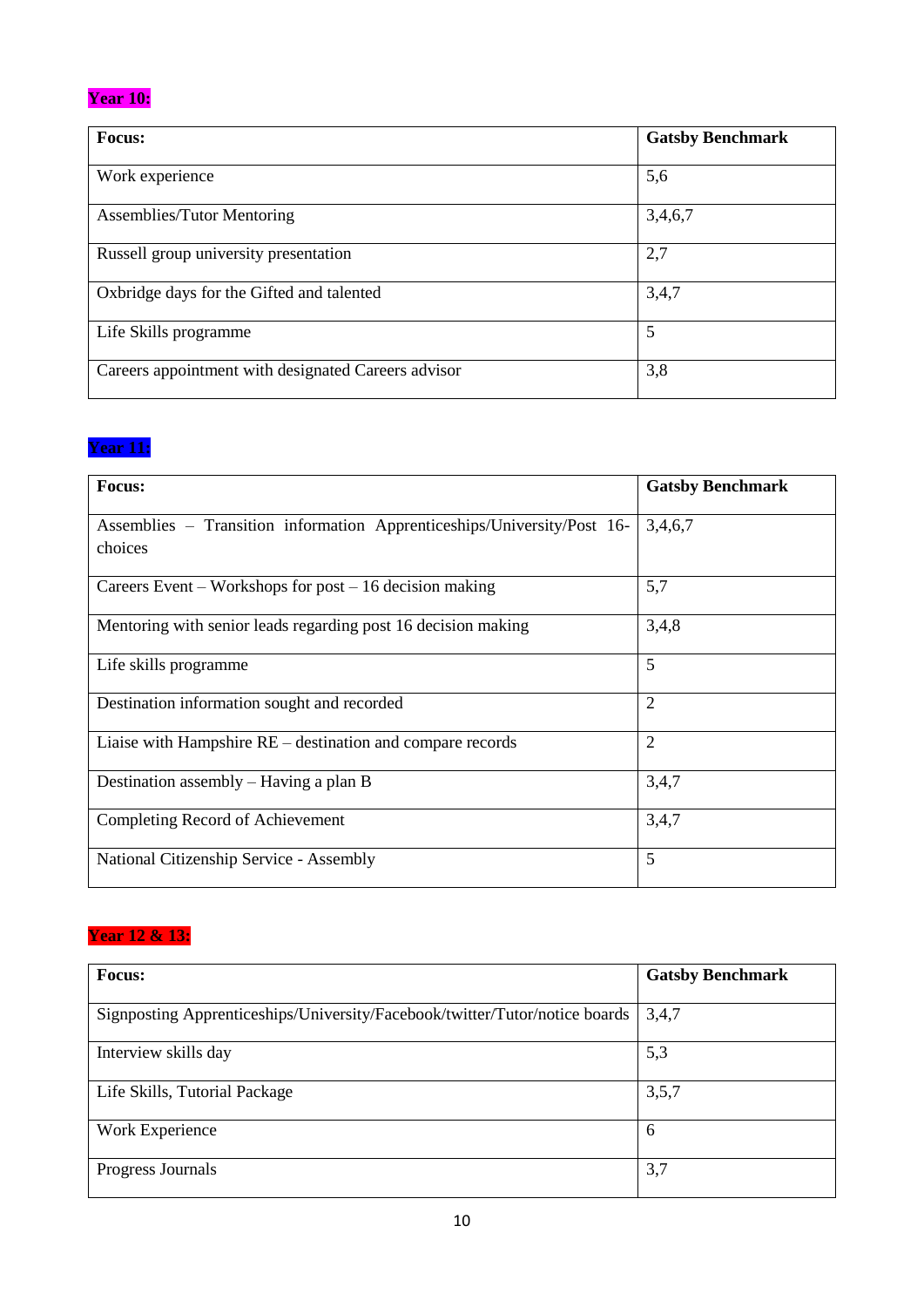| Careers Fair and list of work shops               | 3,5,7   |
|---------------------------------------------------|---------|
| Employability skills website                      | 3,5     |
| Employability Skills programme – Young Enterprise | 3,5     |
| <b>UCAS</b> Fair                                  | 3,4     |
|                                                   |         |
| <b>Careers Week</b>                               | 4,5,6   |
| Assemblies                                        | 3,4,6,7 |